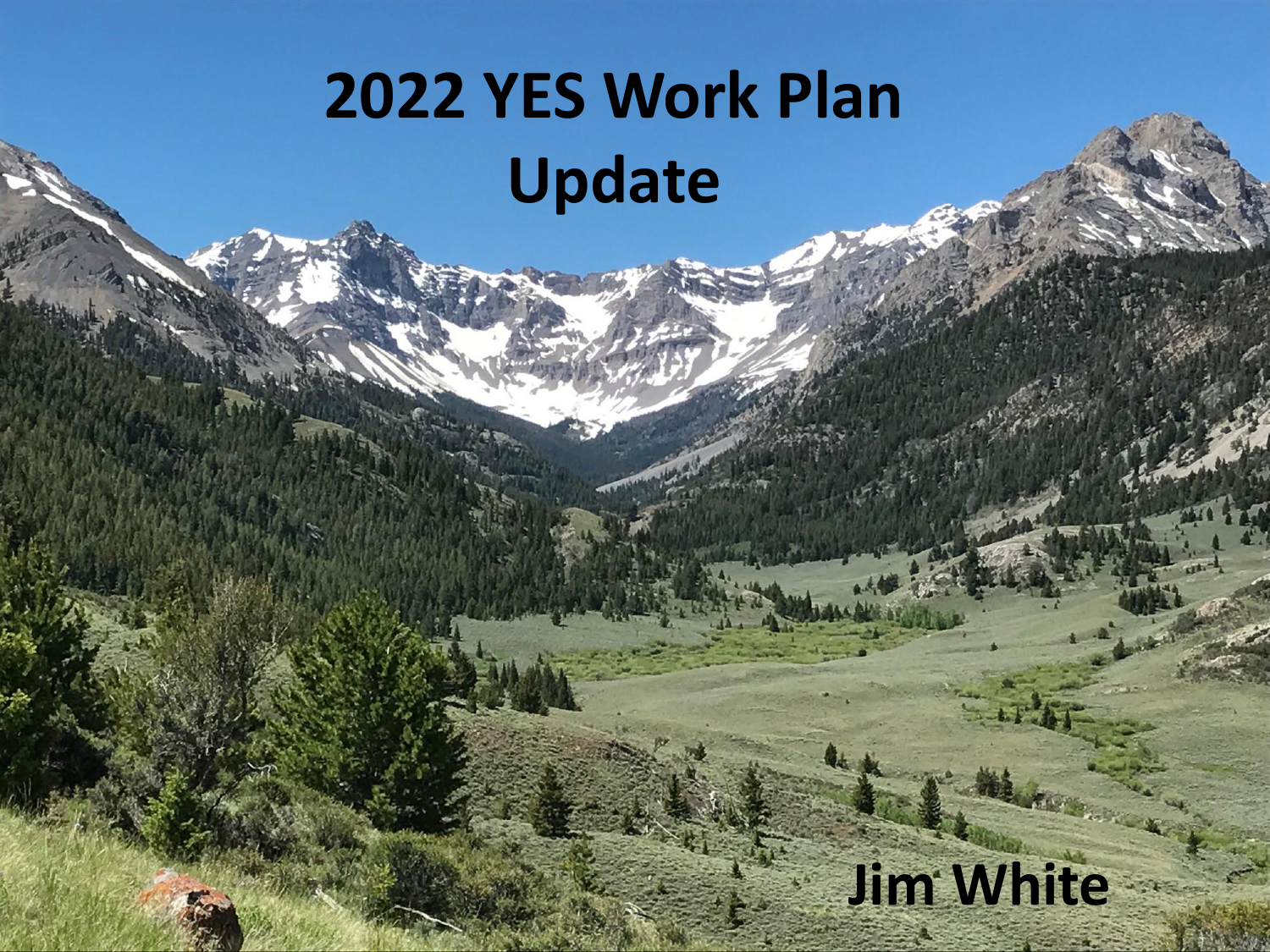## **2022 Work Plan**

### ➢**Current Working Groups**

- ➢Backcountry and Hunting WG
- ➢Livestock Conflict WG
- ➢Conservation Strategy Chapt. 3 Habitat Standards WG
	- ➢Developed Sites



➢Advancing Demographic Monitoring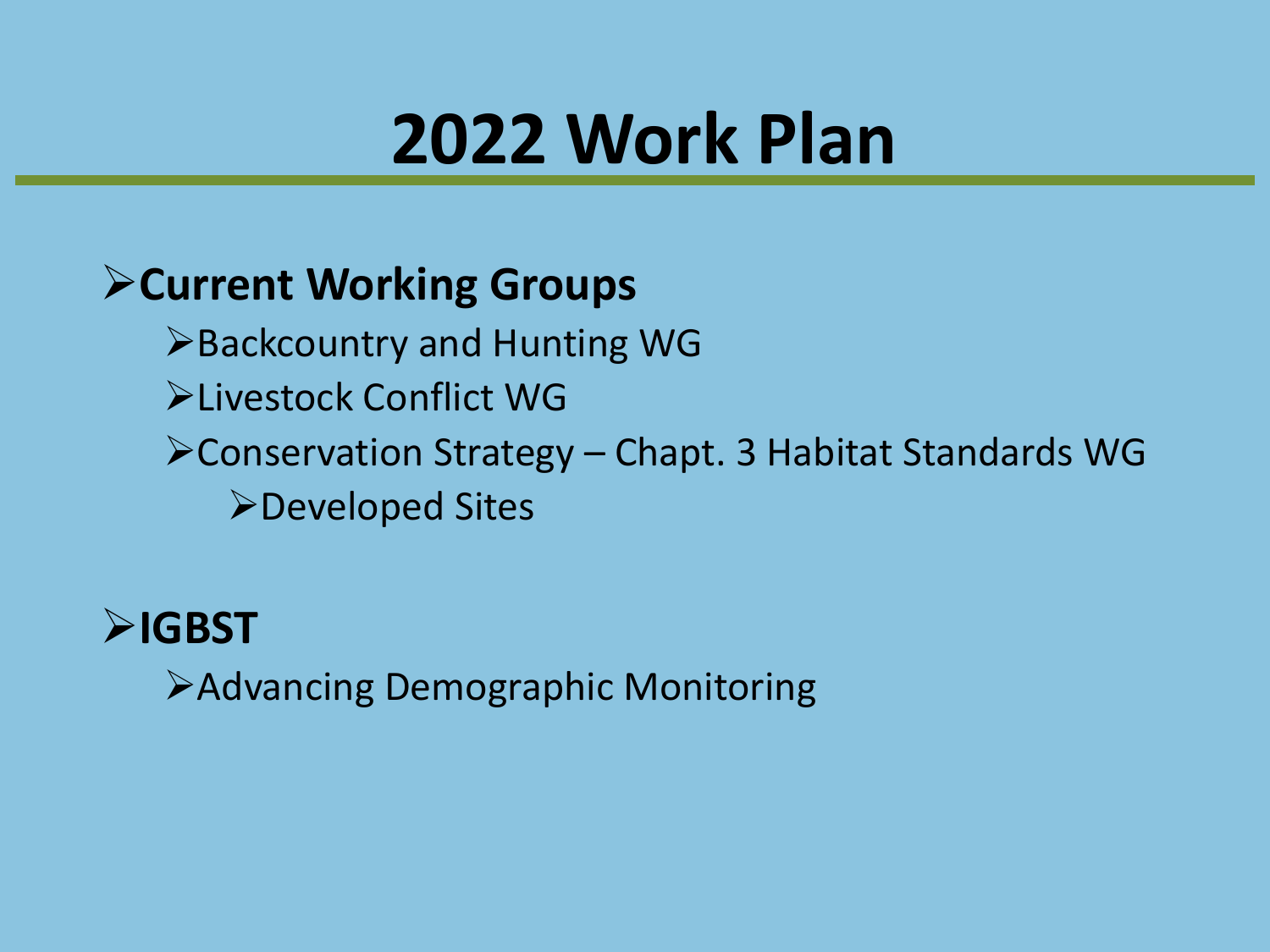### **Backcountry and Hunting Working Group**

#### • **Food Storage Order - GYE Federal Lands**

- 2021 Developed FSO for USFS Lands
	- Expect USFS Final FSOs signed winter 2021-2022
	- Reviewed by ID, MT, WY
	- 2022 Begin to assist BLM with consistent FSO language

#### • **WYOGA Video**

- 2022 Share as widely possible
- **2021 - Identified consistent educational signage across land ownerships as a need.**
	- Begin work on consistent educational signage throughout the GYE - 2022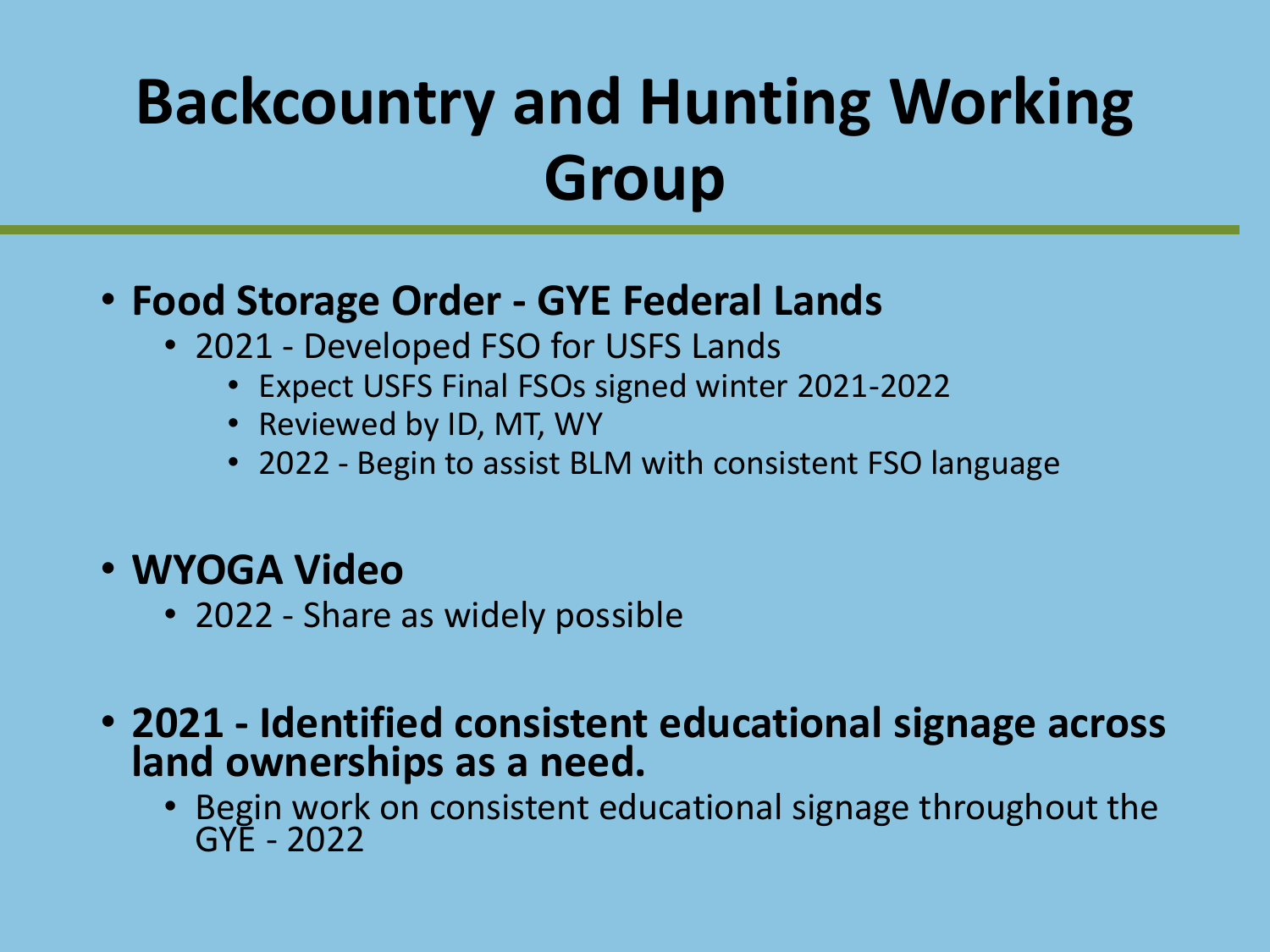# **Livestock Conflict Working Group**

### **2022**

- Increase Work Group participation
- Expand participation beyond YES NGOs, Wildlife Services, landowners, producers
- Refine Work Objectives and begin work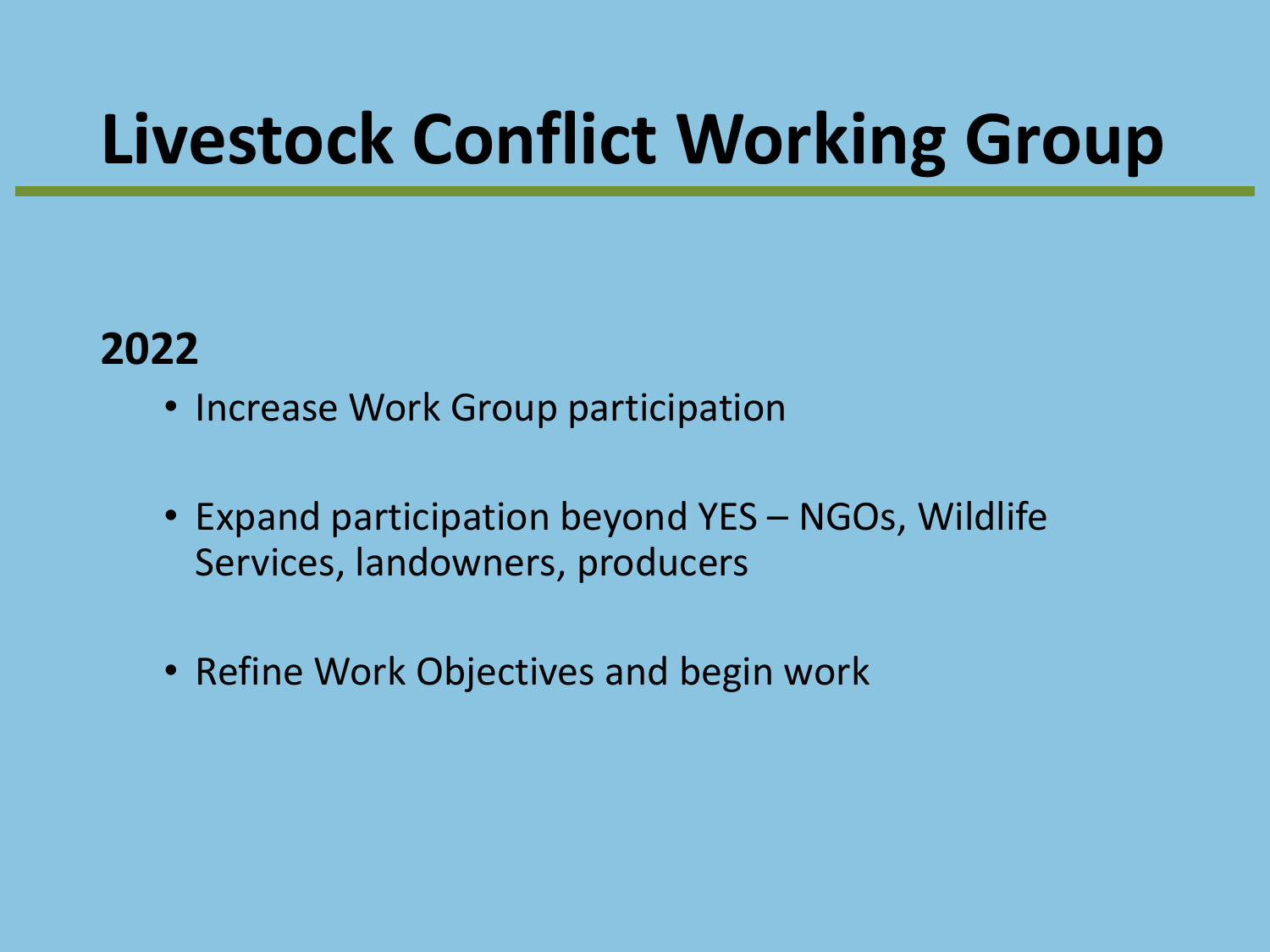### **Developed Sites Working Group**

### Next Steps – 2021, 2022

- Public comments (as per the Conservation Strategy)
	- comments accepted until December 31, 2021
- Process and evaluate public comments over winter 2022
- Goal: Finalize revisions at spring 2022 YES meeting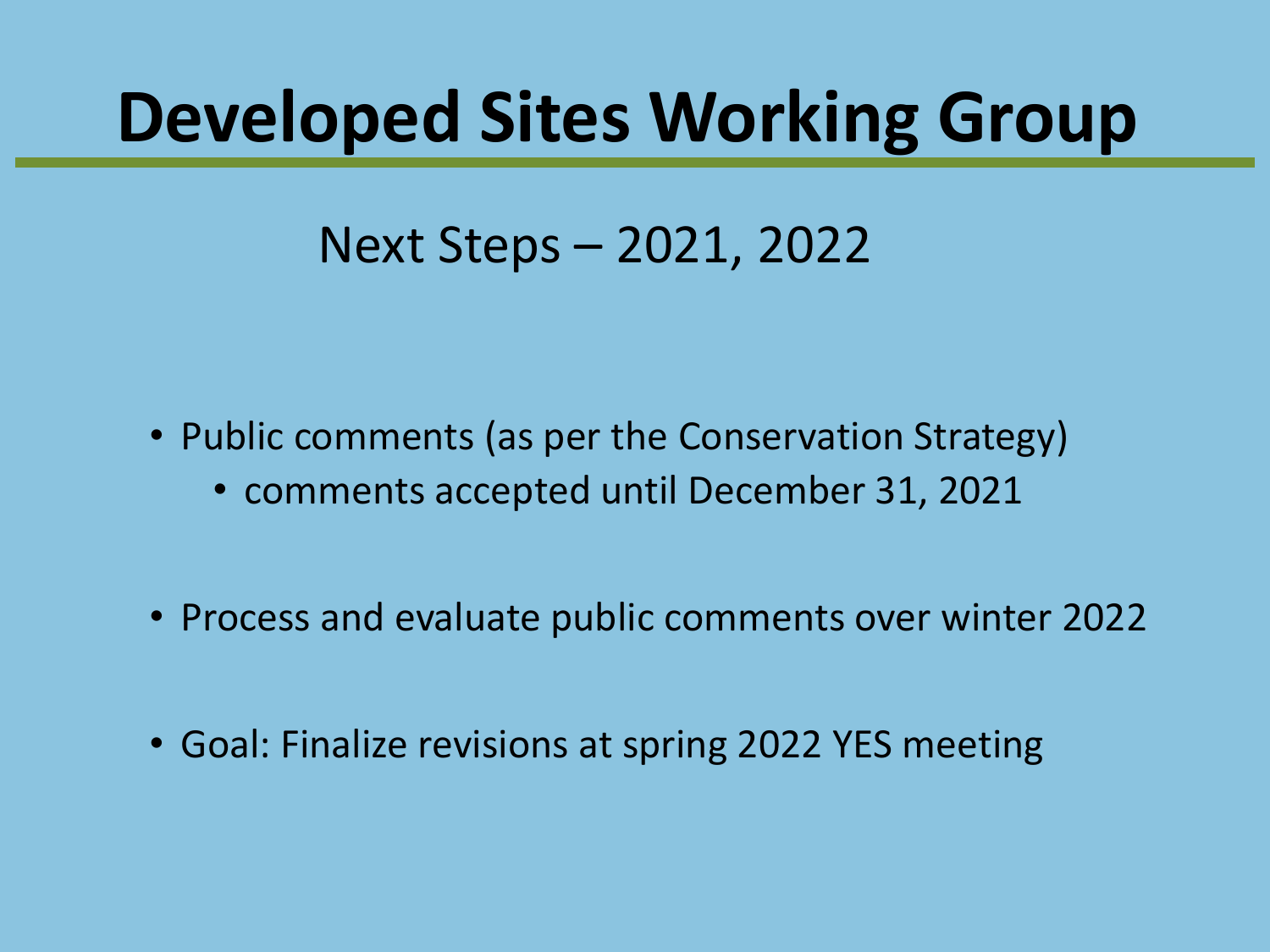## Next steps: IGBST - YES

- Incorporate 16-km Chao2 estimates into IPM (completed 2021)
- Update IPM with 2019-2021 data and final testing (ongoing)
- Final reporting to YES-IGBC (spring 2022)